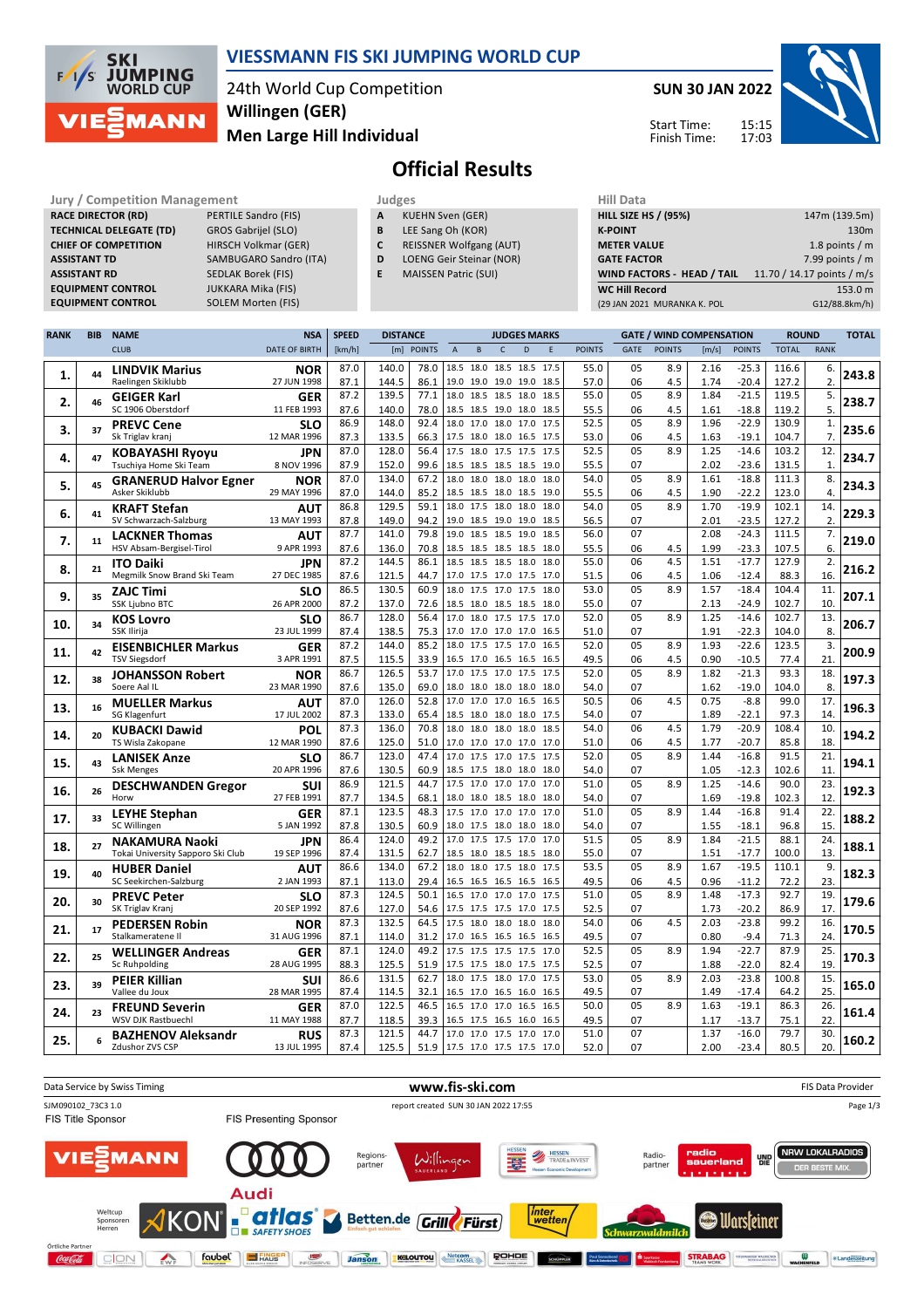

## **VIESSMANN FIS SKI JUMPING WORLD CUP**

24th World Cup Competition **Men Large Hill Individual Willingen (GER)**

**SUN 30 JAN 2022**

Start Time: Finish Time:



**Official Results**

|             |            |                                     |                      |              |       |                 |                          |             |                     |   |      |               |             |                                 |       |               |              |              | <b>TOTAL</b> |
|-------------|------------|-------------------------------------|----------------------|--------------|-------|-----------------|--------------------------|-------------|---------------------|---|------|---------------|-------------|---------------------------------|-------|---------------|--------------|--------------|--------------|
| <b>RANK</b> | <b>BIB</b> | <b>NAME</b>                         | <b>NSA</b>           | <b>SPEED</b> |       | <b>DISTANCE</b> |                          |             | <b>JUDGES MARKS</b> |   |      |               |             | <b>GATE / WIND COMPENSATION</b> |       |               |              | <b>ROUND</b> |              |
|             |            | <b>CLUB</b>                         | <b>DATE OF BIRTH</b> | [km/h]       | [ml]  | <b>POINTS</b>   |                          |             |                     | D |      | <b>POINTS</b> | <b>GATE</b> | <b>POINTS</b>                   | [m/s] | <b>POINTS</b> | <b>TOTAL</b> | <b>RANK</b>  |              |
| 26.         | 19         | <b>SATO Keiichi</b>                 | <b>JPN</b>           | 86.5         | 129.5 | 59.1            | 17.5 17.5 17.5 17.0 17.5 |             |                     |   |      | 52.5          | 06          | 4.5                             | 2.01  | $-23.5$       | 92.6         | 20.          | 155.0        |
|             |            | Megmilk Snow Brand Ski Team         | 27 JUL 1997          | 87.1         | 112.0 | 27.6            | 17.0 16.5 16.5 16.5      |             |                     |   | 16.5 | 49.5          | 07          |                                 | 1.26  | $-14.7$       | 62.4         | 26.          |              |
| 27.         |            | <b>KOBAYASHI Junshiro</b>           | <b>JPN</b>           | 86.3         | 117.5 | 37.5            | 16.5 17.0 16.5 17.0 17.0 |             |                     |   |      | 50.5          | 05          | 8.9                             | 0.92  | $-10.8$       | 86.1         | 27.          | 147.3        |
|             |            | Megmilk Snow Brand Ski Team         | 11 JUN 1991          | 87.2         | 114.0 | 31.2            | 16.5 17.0 16.5 16.5      |             |                     |   | 16.5 | 49.5          | 07          |                                 | 1.67  | $-19.5$       | 61.2         | 27.          |              |
| 28.         |            | <b>DEAN Decker</b>                  | <b>USA</b>           | 86.7         | 124.5 | 50.1            | 17.5 17.5 17.5 17.5      |             |                     |   | 18.0 | 52.5          | 06          | 4.5                             | 2.18  | $-25.5$       | 81.6         | 28.          | 138.5        |
|             |            | Steamboat Springs winter sports clu | 8 AUG 2000           | 87.4         | 108.0 | 20.4            | 16.5 16.5 16.5 16.5 16.5 |             |                     |   |      | 49.5          | 07          |                                 | 1.11  | $-13.0$       | 56.9         | 28.          |              |
| 29.         |            | <b>BRESADOLA Giovanni</b>           | <b>ITA</b>           | 87.2         | 124.5 | 50.1            | 17.0                     | 17.5        | 17.0 17.5           |   | 17.0 | 51.5          | 07          |                                 | 1.71  | $-20.0$       | 81.6         | 28.          | 134.1        |
|             |            | C.S. ESERCITO                       | 17 FEB 2001          | 87.1         | 120.0 | 42.0            | 9.5                      | 9.5         | 10.0 10.0           |   | 10.0 | 29.5          | 07          |                                 | 1.62  | $-19.0$       | 52.5         | 29.          |              |
| 30.         |            | <b>SATO Yukiva</b>                  | JPN                  | 87.0         | 144.0 | 85.2            | 18.0 18.0 17.5 17.5      |             |                     |   | 18.0 | 53.5          | 05          | 8.9                             | 2.23  | $-26.1$       | 121.5        | 4.           | 121.5        |
|             |            | Megmilk Snow Brand Ski Team         | 19 JUN 1995          |              | DSQ   |                 |                          | SCE 1.2.1.2 |                     |   |      |               |             |                                 |       |               |              |              |              |

|     |                         |                                                                             |                           |      |       |         | not qualified for 2nd round |     |      |    |     |      |         |      |     |      |
|-----|-------------------------|-----------------------------------------------------------------------------|---------------------------|------|-------|---------|-----------------------------|-----|------|----|-----|------|---------|------|-----|------|
| 31. | 14                      | <b>STEINER Maximilian</b><br>ASVOE Nordic Team Salzkammergut (NT 4 MAY 1996 | <b>AUT</b>                | 86.9 | 122.5 | 46.5    | 16.5 16.5 16.5 16.5 17.0    |     | 49.5 | 06 | 4.5 | 1.81 | $-21.2$ | 79.3 | 31. | 79.3 |
| 32. | 15                      | <b>BOYD-CLOWES Mackenzie</b><br>Altius Nordic Ski Club                      | <b>CAN</b><br>13 JUL 1991 | 87.3 | 124.0 | 49.2    | 17.0 17.5 17.5 17.0 17.0    |     | 51.5 | 06 | 4.5 | 2.27 | $-26.6$ | 78.6 | 32. | 78.6 |
| 33. | 28                      | <b>PASCHKE Pius</b><br>WSV Kiefersfelden                                    | <b>GER</b><br>20 MAY 1990 | 86.4 | 116.5 | 35.7    | 17.0 16.5 17.0 16.5 17.0    |     | 50.5 | 05 | 8.9 | 1.86 | $-21.8$ | 73.3 | 33. | 73.3 |
| 34. | 31                      | <b>STOCH Kamil</b><br>KS Eve-nement Zakopane                                | POL<br>25 MAY 1987        | 86.1 | 115.0 | 33.0    | 16.5 16.5 16.5 17.0 16.5    |     | 49.5 | 05 | 8.9 | 1.57 | $-18.4$ | 73.0 | 34. | 73.0 |
| 35. | 22                      | <b>JELAR Ziga</b><br>Sk Triglav kranj                                       | <b>SLO</b><br>22 OCT 1997 | 86.8 | 114.5 | 32.1    | 15.5 15.5 15.5 15.5 15.0    |     | 46.5 | 05 | 8.9 | 1.49 | $-17.4$ | 70.1 | 35. | 70.1 |
| 36. |                         | <b>MAKSIMOCHKIN Mikhail</b><br>Sdushor CSP N. Novgorod Dinamo               | <b>RUS</b><br>29 AUG 1993 | 86.7 | 116.5 | 35.7    | 16.5 16.5 16.5 16.5 17.0    |     | 49.5 | 07 |     | 1.42 | $-16.6$ | 68.6 | 36. | 68.6 |
| 37. |                         | <b>MERILAEINEN Eetu</b><br>Jyvaeskylae Ski club                             | <b>FIN</b><br>19 APR 1997 | 87.7 | 119.5 | 41.1    | 17.0 16.5 17.0 17.0 17.0    |     | 51.0 | 07 |     | 2.30 | $-26.9$ | 65.2 | 37. | 65.2 |
| 38. |                         | <b>CONTAMINE Mathis</b><br>Courchevel                                       | <b>FRA</b><br>14 SEP 2001 | 87.2 | 118.0 | 38.4    | 17.0 17.0 17.0 17.0 17.0    |     | 51.0 | 07 |     | 2.18 | $-25.5$ | 63.9 | 38. | 63.9 |
| 38. |                         | <b>RAINER Stefan</b><br>SV Schwarzach                                       | <b>AUT</b><br>15 AUG 1999 | 87.1 | 114.5 | 32.1    | 16.5 16.5 16.5 16.0 16.5    |     | 49.5 | 07 |     | 1.51 | $-17.7$ | 63.9 | 38. | 63.9 |
| 40. | $\overline{\mathbf{a}}$ | <b>MUMINOV Sabirzhan</b><br>Almaty                                          | <b>KAZ</b><br>16 APR 1994 | 87.5 | 115.0 | 33.0    | 16.5 17.0 16.5 16.5 16.5    |     | 49.5 | 07 |     | 1.89 | $-22.1$ | 60.4 | 40. | 60.4 |
| 41. | 29                      | <b>ZYLA Piotr</b><br>WSS Wisla                                              | <b>POL</b><br>16 JAN 1987 | 86.4 | 110.0 | 24.0    | 15.5 16.0 15.0 15.0 15.5    |     | 46.0 | 05 | 8.9 | 1.88 | $-22.0$ | 56.9 | 41. | 56.9 |
| 42. | 13                      | <b>RUPITSCH Markus</b><br>KSG Klagenfurt-Kaernten                           | <b>AUT</b><br>8 NOV 1997  | 87.2 | 105.5 | 15.9    | 16.0 15.5 16.0 16.0 16.5    |     | 48.0 | 06 | 4.5 | 1.01 | $-11.8$ | 56.6 | 42. | 56.6 |
| 43. | 18                      | <b>WASEK Pawel</b><br>WSS Wisla                                             | POL<br>2 JUN 1999         | 86.6 | 109.5 | 23.1    | 15.0 15.5 15.5 15.0 16.0    |     | 46.0 | 06 | 4.5 | 1.46 | $-17.1$ | 56.5 | 43. | 56.5 |
| 44. | 10                      | <b>HULA Stefan</b><br>KS Eve-nement Zakopane                                | POL<br>29 SEP 1986        | 87.5 | 125.0 | 51.0    | 7.0 6.5 7.0 6.0             | 7.5 | 20.5 | 07 |     | 1.79 | $-20.9$ | 50.6 | 44. | 50.6 |
| 45. |                         | <b>FOUBERT Valentin</b><br>C.S courchevel                                   | <b>FRA</b><br>17 AUG 2002 | 87.0 | 107.0 | 18.6    | 16.5 16.5 16.5 16.5 16.5    |     | 49.5 | 07 |     | 2.11 | $-24.7$ | 43.4 | 45. | 43.4 |
| 46. | 32                      | <b>SCHMID Constantin</b><br>Wsv Oberaudorf                                  | <b>GER</b><br>27 NOV 1999 | 86.9 | 105.0 | 15.0    | 15.0 15.5 15.0 14.0 15.0    |     | 45.0 | 05 | 8.9 | 2.38 | $-27.8$ | 41.1 | 46. | 41.1 |
| 47. |                         | <b>POHJOLA Arttu</b><br>Lahden Hiihtoseura                                  | <b>FIN</b><br>7 JUN 2001  | 86.5 | 85.5  | $-20.1$ | 15.5 15.5 15.0 15.5 15.5    |     | 46.5 | 07 |     | 0.96 | $-11.2$ | 15.2 | 47. | 15.2 |

SCE 1.2.1.2 : SKI WIDTH